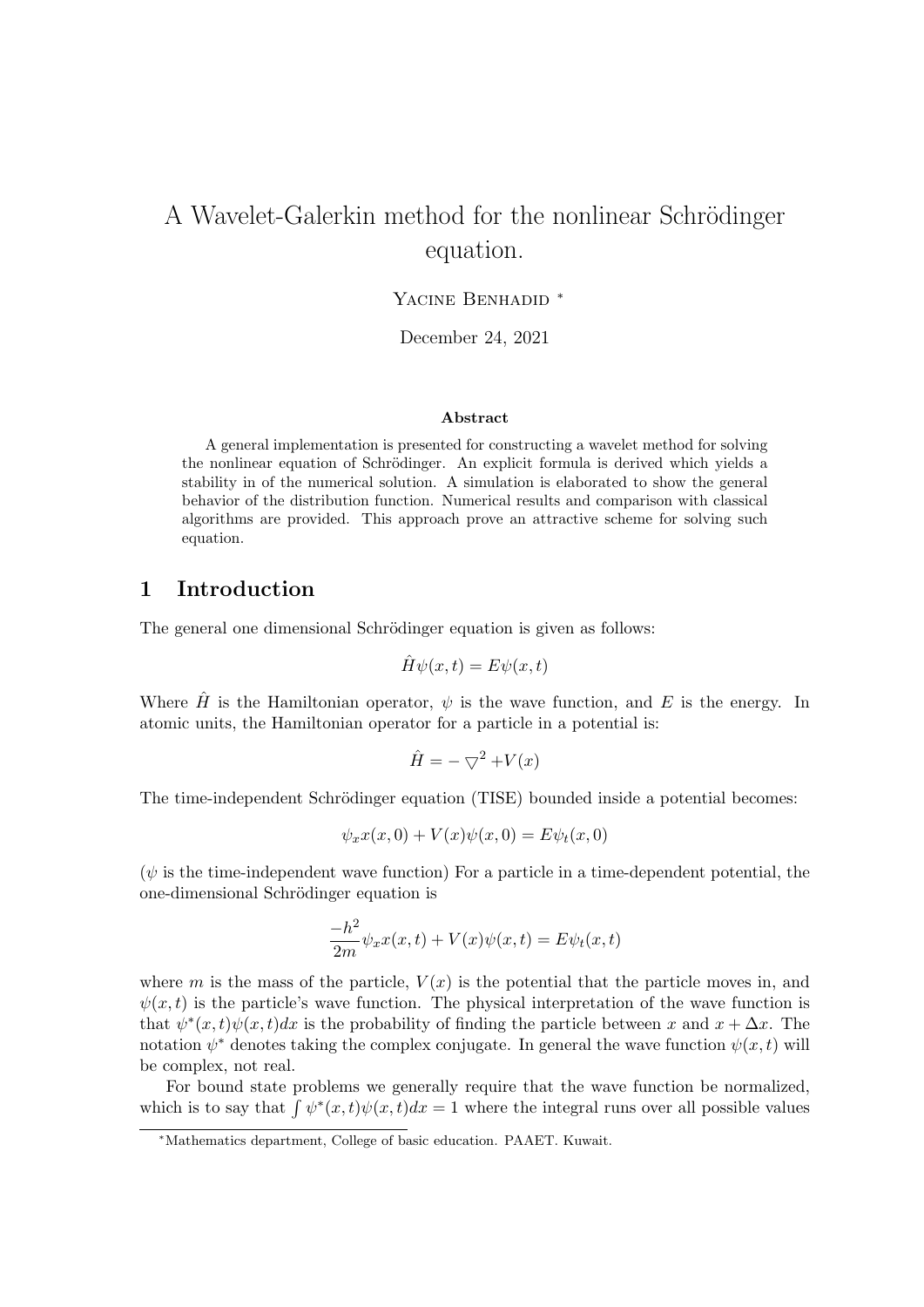of *x*. This condition simply means that if we look everywhere, we find the particle once and only once.

In quantum mechanics a particle does not have a definite position (at least not until we measure the particles position) but only has a probability of being found at a position. If we have a million hydrogen atoms all in the ground state and we measure the position of the electron in all million atoms, we will get a different answer for each atom. It does not make sense to talk about a definite position in a quantum system but only an average position. Since  $\psi^*(x,t)\psi(x,t)$  is the probability distribution, the average position of a particle is  $\langle x \rangle = \int \psi^*(x, t) \psi(x, t) dx$ . In quantum mechanics angular brackets are used to denote an average. In general, the average or expectation value of an observable *O* is  $Q \leq 0$  is a positive of the *O* and *w*<sup>\*</sup> or *ψ* except in special cases.

Numerical solution of the Schrödinger's equation have been proposed by many authors. Some results are obtained by using collocation scheme [13-14]. Arico and Co [5] set upinverse scattering transform incorporating characteristics with which to obtain a numerical solution via a weighted residual method. Weidman [18] have discussed the comparison of a number of different numerical approaches to the equation. The wavelets approach is discussed by Ahsan and Co [3]. Many other authors  $[2], [17]$  have used a variety of numerical techniques based on finite-difference and finite-element methods in attempting to solve the equation.

We propose the use of the Galerkin-Wavelets scheme for solving the Schrödinger's equation which use multi-resolution analysis of all possible candidate stencils to construct the solution.

#### **2 Algorithm of Standard Galerkin**

The formulation of the algorithm of Galerkin from just the following series of spaces  $V_j$  of a multi-resolution analysis is presented as follows:

To find 
$$
u_p(x, t) = \sum_{k=0}^{2^p-1} C_{pk}(t) \phi_{pk}(x)
$$
 where  
\n
$$
\forall k, \qquad \frac{\partial}{\partial t} C_{pk}(t) + \sum_l C_{pk} < u^* \frac{\partial \phi_{pl}}{\partial x}, \phi_{pk} > = -\nu \sum_l C_{pl} < \frac{\partial \phi_{pl}}{\partial x}, \frac{\partial \phi_{pk}}{\partial x} > \tag{2.1}
$$

where  $\langle \ldots \rangle$  stands for the  $L^2(\mathbb{R})$  inner product.

If 
$$
C_p = (C_{pk})_{k=0,2^{p-1}}
$$
 then  
\n
$$
\frac{\partial}{\partial t}C_p(t) + AC_p(t) = 0
$$
\n(2.2)

where *A* is a matrix with the general term

$$
A_{kl} = -\nu \sum_l C_{pl} <\frac{\partial \phi_{pl}}{\partial x}, \frac{\partial \phi_{pk}}{\partial x}>
$$

Many solutions are enabled to integrate those differential equation (system):

- 1. Direct integration while using  $e^{-tA}$ .
- 2. Numerical integration after discretization by finite difference.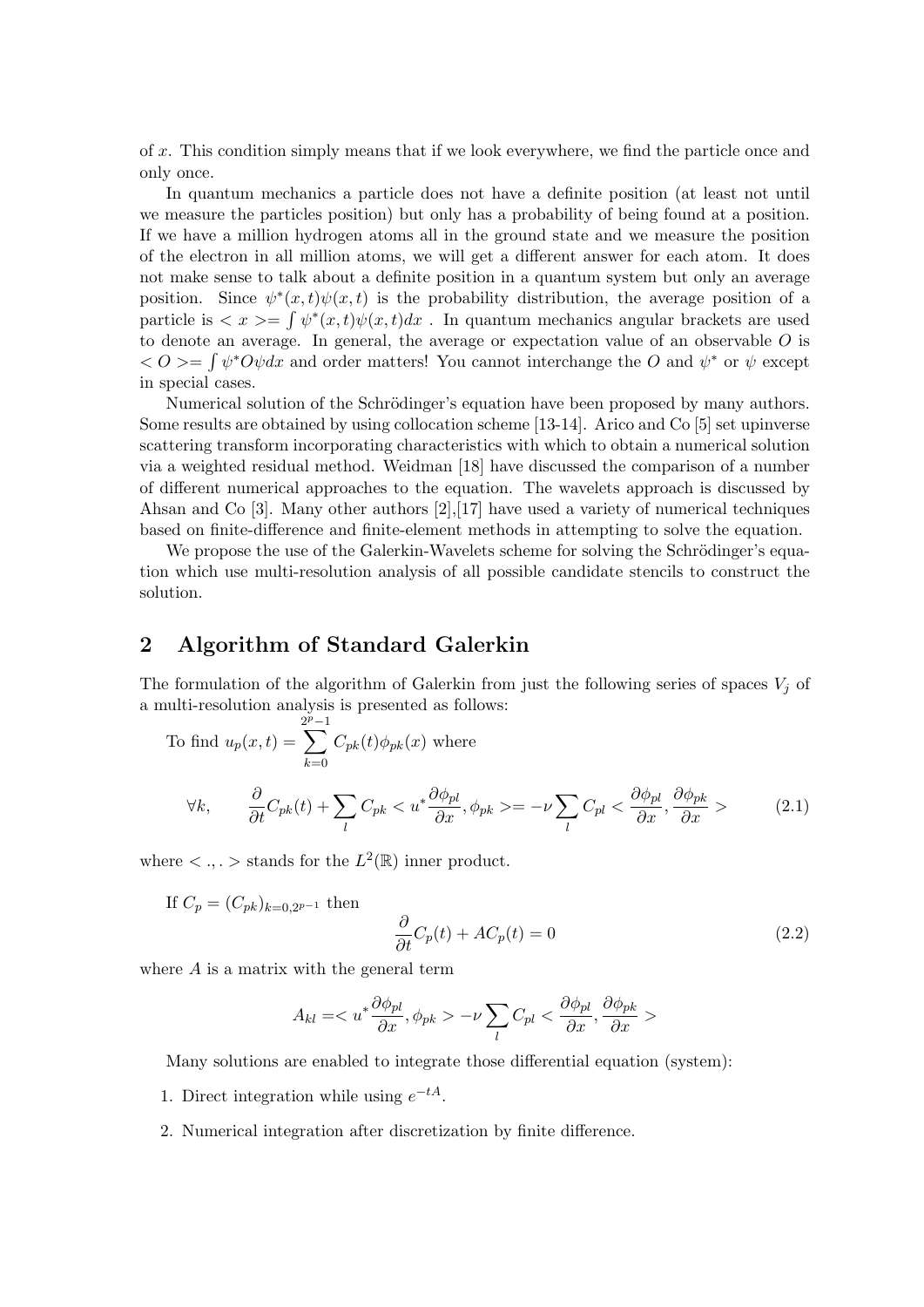In this second case we use often some implicit schemes for the term of diffusion (elliptical) and we will be therefore leaded to inverse an ill conditioned matrix. It is useful to use in the place of the basis of  $(\phi_{pk})_{0 \le k \le 2^p - 1}$  those of  $(\psi_{jk})_{0 \le j \le p-1}^{0 \le k \le 2^j - 1}$ 0*≤j≤p−*1 , to reformulate and preconditioning the problem with the diagonal matrix of the operator  $\Gamma^2$ :  $\psi_{jk} \mapsto 2^j \psi_{jk}$ .

The formulation of Galerkin use a particular approximation of the operator of evolution  $u^*\frac{\partial}{\partial x} - \nu \frac{\partial^2}{\partial x^2}$ . It is not very well adapted in case that the space of the approximation space is adapted to the solution because in this case it's necessary to recalculate all the matrix (or at least a part).

### **3 Wavelet-Galerkin method**

We write a weak formulation while using one family of functions  $(\theta_{\lambda}(x))$ :

$$
\frac{\partial}{\partial t} < u, \theta_{\lambda} > +\frac{1}{2} < \frac{\partial u}{\partial x} u^*, \theta_{\lambda} > -\nu < \frac{\partial^2 u}{\partial x^2}, \theta_{\lambda} > = 0 \tag{3.3}
$$

and we discretize directly in time for example by an implicit Euler's scheme for the term of diffusion and explicit for the term  $u^*\frac{\partial u}{\partial x}$ .

If  $( $u^n, \theta_\lambda>$ ) are the news unknowns we have:$ 

$$
\frac{< u^{n+1}, \theta_{\lambda} > -< u^n, \theta_{\lambda} >}{\Delta t} < \frac{1}{2} \frac{\partial u}{\partial x} u^*, \theta_{\lambda} > -\nu < \frac{\partial^2 u}{\partial x^2}, \theta_{\lambda} > = 0 \tag{3.4}
$$

that we write

$$
\langle (I - \Delta t \nu \frac{\partial^2}{\partial x^2}) u^{n+1}, \theta_\lambda \rangle = -\Delta t \langle (\frac{1}{2} \frac{\partial u}{\partial x} u^*)^n, \theta_\lambda \rangle + \langle u^n, \theta_\lambda \rangle = 0. \tag{3.5}
$$

We will choose now  $\theta_{\lambda}$  such that  $\langle (I - \Delta t \nu \frac{\partial^2}{\partial x^2}), \theta_{\lambda} \rangle = \psi_{\lambda}$  where  $\psi_{\lambda}$  is a family of *r*-regular wavelets  $(r > 2)$ , then

$$
\langle u^{n+1}, \psi_\lambda \rangle = -\Delta t \langle \frac{1}{2} \frac{\partial u}{\partial x} u^* \rangle, \theta_\lambda \rangle + \langle u^n, \theta_\lambda \rangle, \tag{3.6}
$$

and

$$
u^{n+1} = \sum_{\lambda} (-\Delta t < \left(\frac{1}{2}\frac{\partial u}{\partial x}u^*\right), \theta_{\lambda} > + < u^n, \theta_{\lambda} >)\psi_{\lambda}.\tag{3.7}
$$

 $u^{n+1}$  is the exact solution of the discretized problem in time and  $\lambda$  describe a family of indices  $\Lambda_V$  then  $u^{n+1} = \sum_{\lambda} (u^n - \Delta t < (\frac{1}{2})$ 2  $\frac{\partial u}{\partial x}u^*$ ,  $\theta_{\lambda} > + < u^n, \theta_{\lambda} >$ ) $\psi_{\lambda}$  is the orthogonal propagation of  $u^{n+1}$  in *V*.

We know that some rapid algorithms of reconstruction allow to get  $u_V^{n+1}$  $v^{n+1}$  from its wavelets coefficients  $(u^n - \Delta t < (\frac{1}{2}))$ 2  $\frac{\partial u}{\partial x}u^*$ ,  $\theta_\lambda$  >).

The computation of these scalar products can be speedily done, indeed  $\theta_{\lambda}$  follows  $\psi_{\lambda}$ . Then, For all  $\epsilon$ , there exist one constant  $n_{\epsilon}$  such that, for all function  $f$ ,

$$
|< f - \pi_{V_{j+n_{\epsilon}}} f, \theta_{jk} > | \le C(f)\epsilon. \tag{3.8}
$$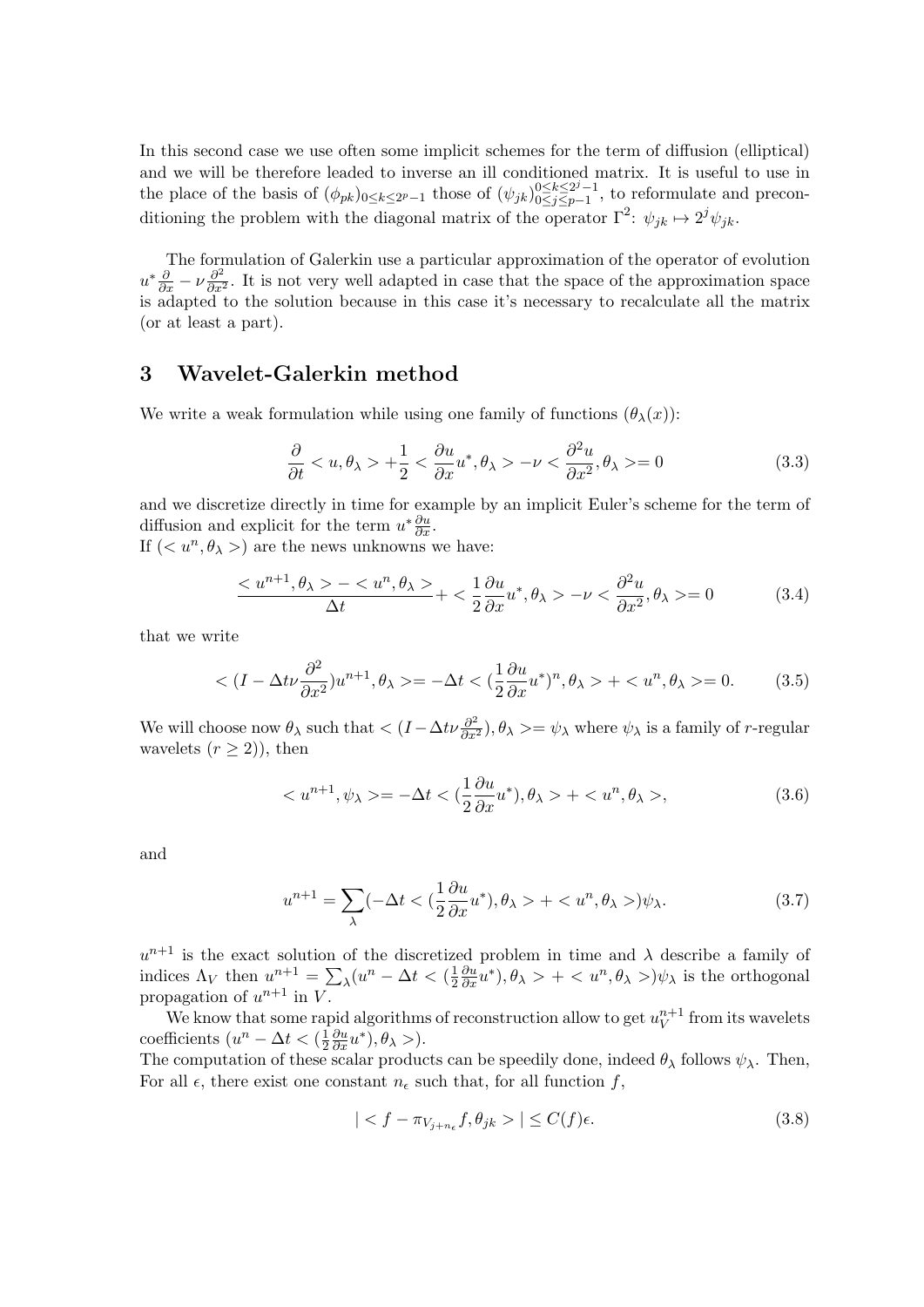| Algorithm                        | $2\pi T_{max}$ | $S_{max}/2$ |                        | dimension  |
|----------------------------------|----------------|-------------|------------------------|------------|
| $V^{(n)} = V_8$                  | 1.64           | 150.3       | no oscillations        | 256        |
| $V^{(n)} = V_7$                  | 1.63           | 135.0       | localized oscillations | 128        |
| $V^{(n)}$ adapted                | 1.64           | 150.3       | no oscillations        | $\leq 104$ |
| Fourier pseudospectral $n = 128$ | 1.62           | 134.8       | spread oscillations    | 128        |

Table 1: Comparison of some different methods

 $n_{\epsilon}$  is independent of *j* which for a given  $\epsilon$ , some rapid algorithms (in tree) can be used to compute the scalar product  $\langle f, \theta_{ik} \rangle$ .

This approach leads to some rapid and adaptative algorithms. The obtained numerical results compare favorably to those obtained by classical approaches in term of precision and cost (see Table 1).

The computation of some nonlinear terms in the initial equation  $(u^2)$  is a real difficulty in the case of adaptative spaces. Indeed, in this case, the collocation approaches are difficult even though there are the most efficient in the case of regular spaces  $(V_i)$  holding interpolative functions.

Starting from the discretized equation in time and for  $\theta_{\lambda} = \psi_{\lambda}$  we write

$$
\langle (I - \Delta t \nu \frac{\partial^2}{\partial x^2}) u^{n+1}, \psi_\lambda \rangle = -\Delta t \langle \frac{1}{2} \frac{\partial (u^* u)^n}{\partial x}, \psi_\lambda \rangle + \langle u^n, \psi_\lambda \rangle = 0, \quad (3.9)
$$

and if we define  $(I - \Delta t \nu \frac{\partial^2}{\partial x^2}) \psi_\lambda = \theta'_\lambda$ , we have:

$$
\langle u^{n+1}, \theta'_{\lambda} \rangle = -\Delta t \langle \frac{1}{2} \frac{\partial u u^*}{\partial x}, \psi_{\lambda} \rangle + \langle u^n, \psi_{\lambda} \rangle \tag{3.10}
$$

 $\theta'_{\lambda}$  and  $\theta_{\lambda}$  are two bi-orthogonal families and  $\Pi_{\Lambda} u^{n+1} = \sum_{\lambda \in \Lambda} \langle u^{n+1}, \theta'_{\lambda} \rangle \theta_{\lambda}$ .

As compared to the first approach, the difficulty is not to compute the scalar product  $\langle u^{n+1}, \theta_\lambda \rangle$  since it is the wavelets coefficients of  $u^n - \frac{\Delta t}{2}$ 2  $\frac{\partial}{\partial x}(uu^*)$  but to "rebuild"  $\Pi_{\Lambda}u^{n+1}$ from the sum  $\sum \langle u^{n+1}, \theta'_{\lambda} \rangle \theta_{\lambda}$ .

Rapid algorithms are still available and inspired from those defined for homogeneous operators and the associated bi-orthogonal multi-resolutions analysis .

For a bounded Lipschitzienne real function  $a(x)$ , consider the problem:

$$
\begin{cases}\n(I - \frac{\partial}{\partial x}(a(x)\frac{\partial}{\partial x}))u = f \\
u(0) = u(1).\n\end{cases}
$$
\n(3.11)

The localization of the wavelets  $\psi_{jk}$  for big *j*, allows us to think that in order to such values of *j*, the operator  $(-a(k2^{-j}\frac{\partial^2}{\partial x^2})$  is close to the operator  $L^{-1}$  when we apply it to the wavelets  $\psi_{jk}$ . This is not realistic only for big *j* and, for the smooth part of the problem it's necessary to use a more classical approach.

In fact, we build an approximation of  $L^{-1}$  from the following theorem:

**Theorem 1** *: Consider*  $A_q$  *the approximation of Galerkin of*  $L^{-1}$  *in*  $V_q$  *by:* 

$$
A_q = \Pi_q^* (\Pi_q L \Pi_q^*) \Pi_q
$$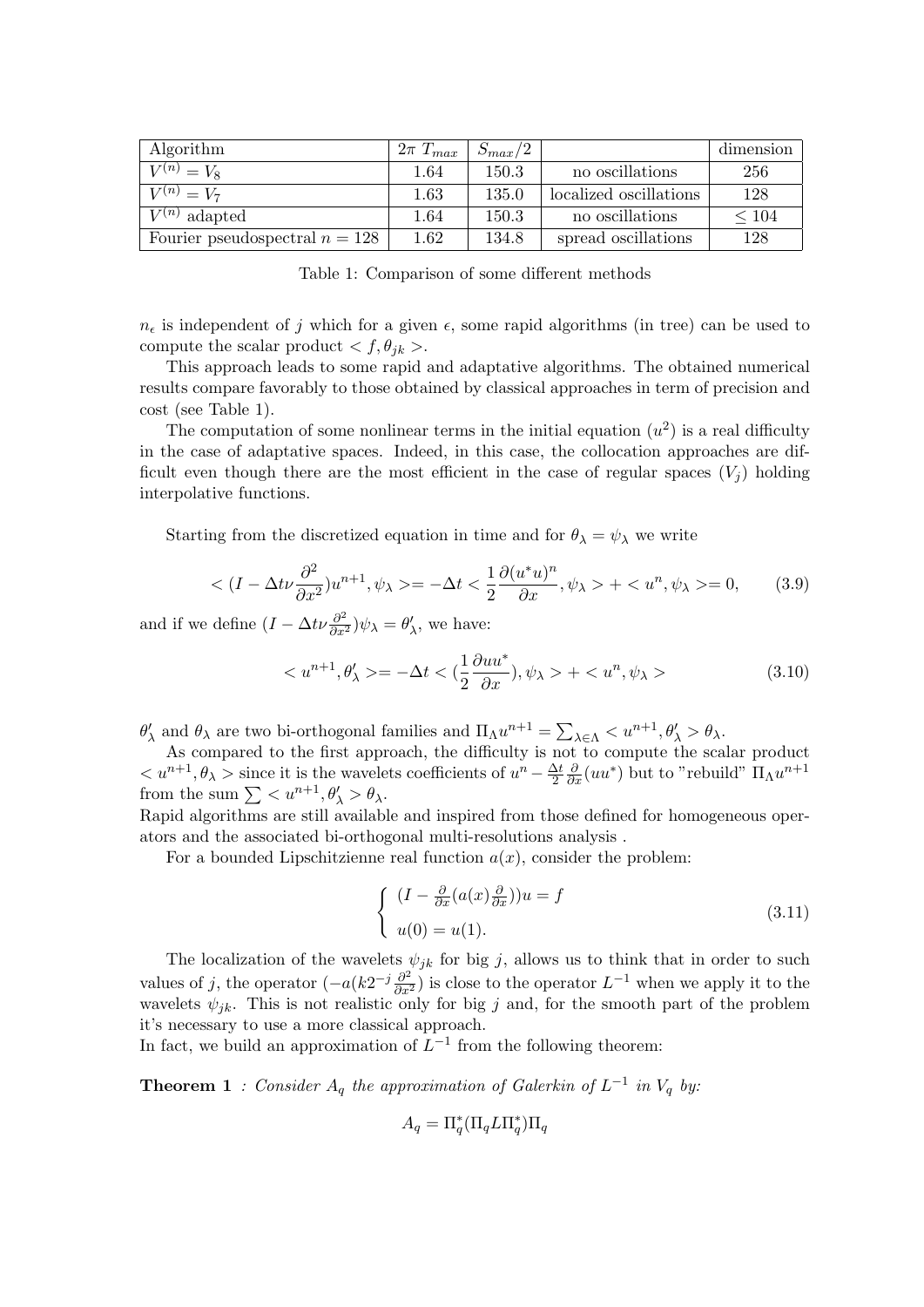*where*  $\Pi_q$  *termed the projection in*  $V_q$  *and*  $\Pi_q^*$  *the extension of*  $V_q$  *in*  $L^2$ *. Define P<sup>q</sup> the operator as:*

$$
\psi_{jk} \mapsto P_q(\psi_{jk}) = \theta_{jk}, \quad \text{where } -a(k2^{-j})\frac{\partial^2}{\partial x^2}\theta_{jk} = \psi_{jk}, \ \forall j \ge q
$$
  
 $P_q = 0 \text{ on } V_q$ 

*so if*  $L(A_q + P_q) = I - u$ , there exists a constant *C* dependent of  $a(x)$  and of the multi*resolutions analysis such that*  $||u^2||_{L^2,L^2} \leq C2^{-q}$ . We get then  $P(u) \leq C2^{-q/2}$  and the *Neumann's serie* <sup>∑</sup>*<sup>∞</sup> k*=0  $u^k$  converge, it means that  $L^{-1} = (A_q + P_q) \sum_{k=1}^{\infty}$ *k*=1 *u k .*

A numerical algorithm is then possible and provides an approximation of *L* in *V<sup>p</sup>* from the approximation of Galerkin of f in  $V_q$  ( $q < p$ ) and the diagonal operator of constant coefficients in the basis some  $(\psi_{jk})_{j\geq q,j\leq p-1}$ .

# **4** Application on Schrödinger's equation

We explore simulating the 1-dimensional time-dependent Schrödinger equation (TDSE). Assuming  $h = 1$ , the equation is

$$
\frac{\partial}{\partial t}\Psi(x,t) = -i\hat{H}\Psi(x,t)
$$

where  $\hat{H}$  is the Hamiltonian operator) and  $\Psi(x,t)$  is the wave function of the quantum system. If the Hamiltonian is independent of time, then the equation can be written in terms of a time evolution operator,

$$
\Psi(x,t) = e^{-i\hat{H}t}\Psi(x,0)
$$

For a single non-relativistic spinless particle of mass,  $m = 1$ , in a time-invariant potential,  $V(x)$ , the Hamiltonian is given by

$$
\hat{H} = -\frac{1}{2}\nabla^2 + V(x)
$$

where  $\nabla^2 = \frac{\partial^2}{\partial x^2}$  is the Laplace operator.

We use a localized Gaussian wave centered at  $x_0$  with average initial momentum,  $p_0$ , and Gaussian width,  $\sigma_0$ . The wave function is given by

$$
\psi(x) = \left(\frac{1}{2\pi\sigma_0^2}\right)^{\frac{1}{4}} \exp\left(-\frac{(x-x_0)^2}{4\sigma_0^2} + ip_0x\right)
$$

As a free particle, the Gaussian wave packet's center moves by  $p_0 t$  over time  $t$  (since we set the mass to 1 earlier, the momentum is equal to the velocity). The uncertainties in position and momentum are given by  $\Delta x = \sigma_0$  and  $\Delta p = (2\sigma_0)^{-1}$ , respectively. The Gaussian wave packet is a minimum uncertainty wave packet with  $\Delta x \Delta p = 1/2$ . Consistent with the motion of a free particle,  $\Delta p$  is constant in time.

The energy of the particle is  $E = p_0^2/2$ .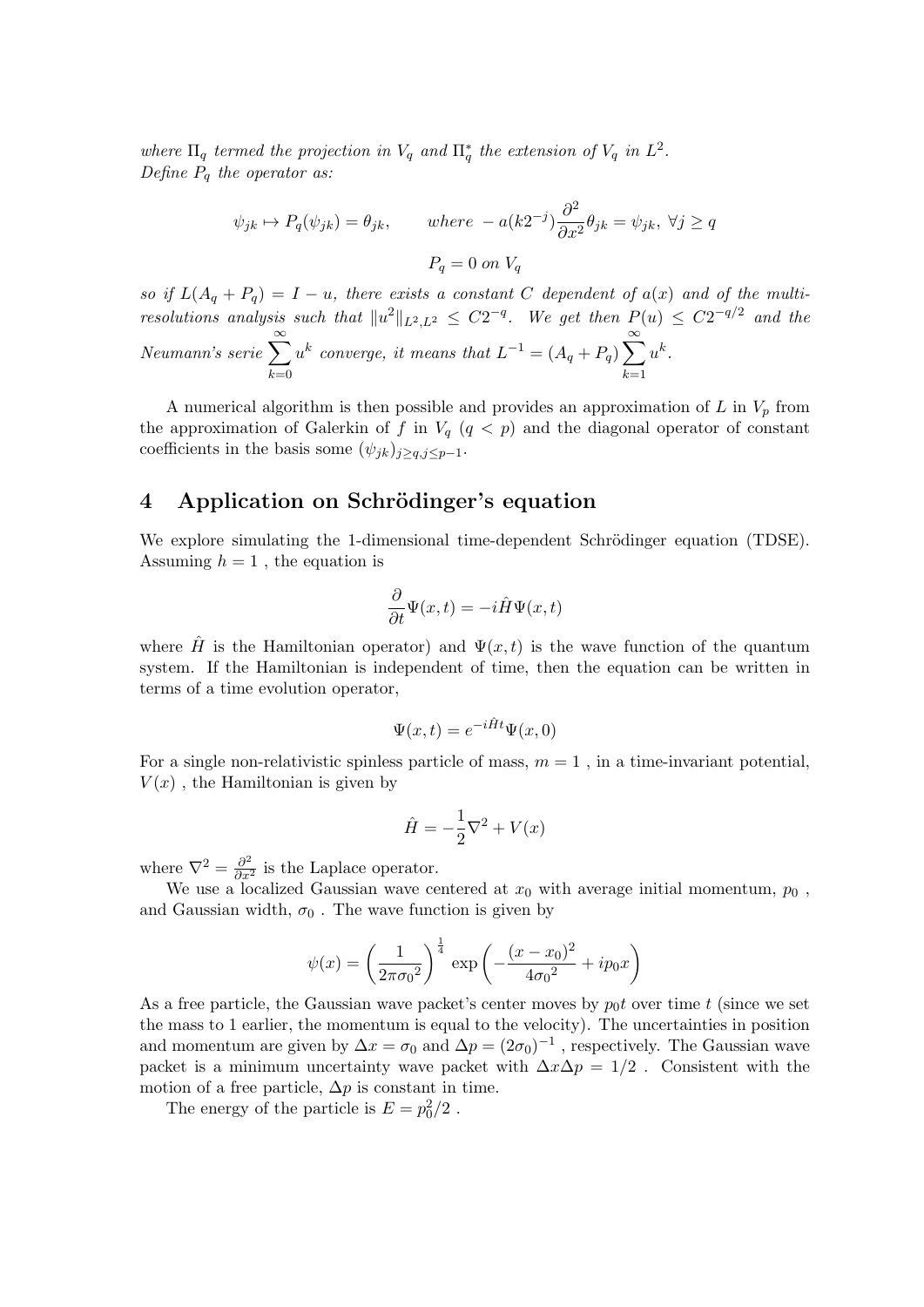

Figure 1: Time evolution of the numerical solution



Figure 2: Schrödinger's equation solution at various times.

#### **5 Conclusion**

The numerical resolution of Schrödinger's equation has been performed using wavelet scheme. This method is based on the wavelet representation of the space of the approximation. Comparison with other classical algorithms is given and shows the efficiency of our method.

We have demonstrated that the wavelets methods can be naturally applied to integrate the nonlinear Schrödinger equation. We have shown that a simple spatial discretization leads to a Hamiltonian system, whose solution has been proved to converge to the solution when the spatial stepsize goes to zero. The accuracy and the conservation properties of the integrators have been examined numerically. In particular, it has been shown that the wavelets approach are able to preserve rather well the invariants of the equation, such as charge, energy, and momentum. The convergence of the formal energy has been checked to be in good agreement with the conjecture.

Extensions to realistic problems with different boundary conditions and multidimension are our future research.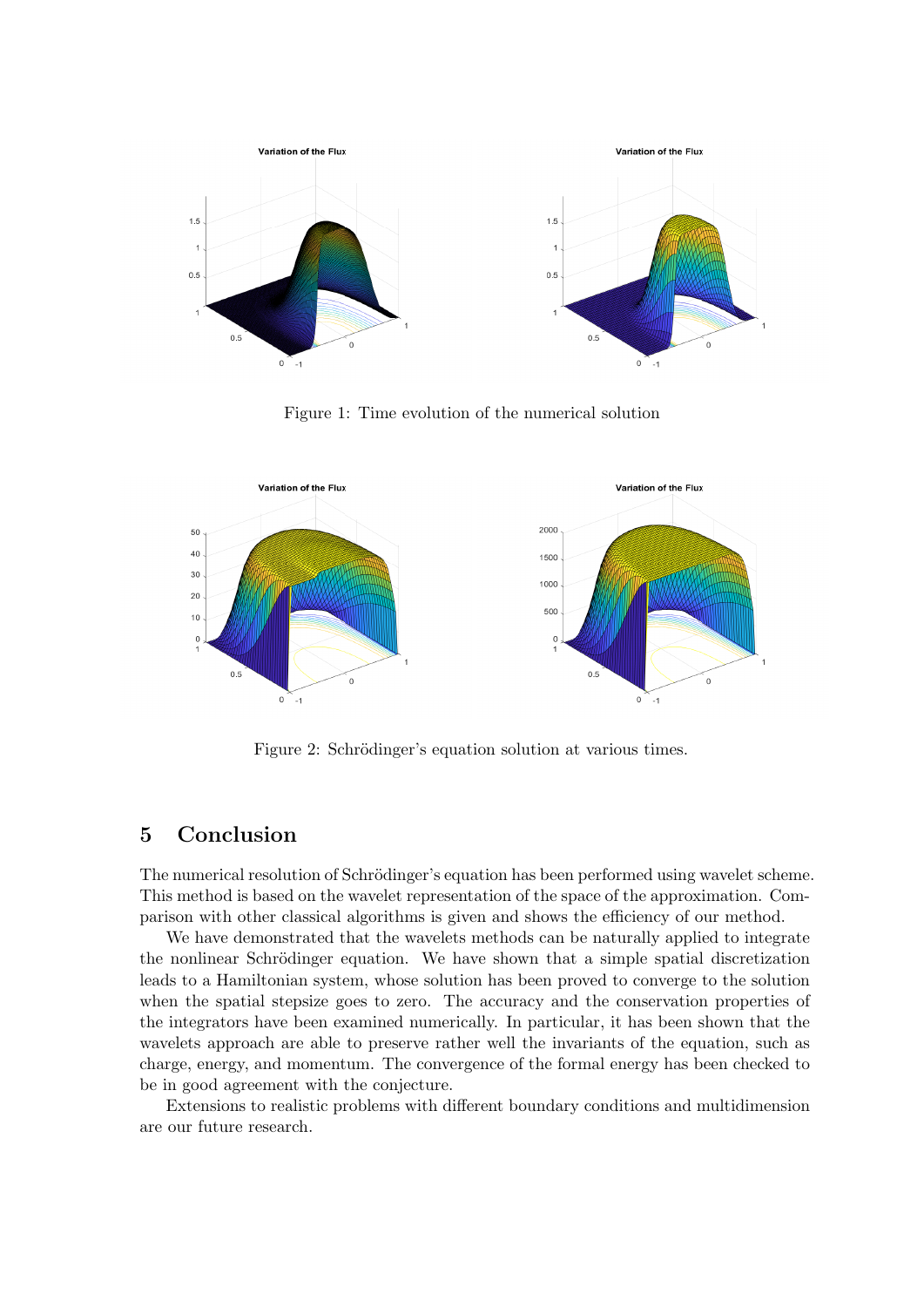

Figure 3: Flux behavior.

## **References**

- [1] M. J. Ablowitz, B. Prinari, and A. D. Trubatch,*Discrete and continuous nonlinear Schrödinger systems*, London Mathematical Society Lecture Note Series, vol. 302, Cambridge University Press, Cambridge, (2004).
- [2] M.Ahsan, I.Ahmad, M.Ahmad, I.Hussian:*A numerical Haar wavelet-finite difference hybrid method for linear and non-linear Schrödinger equation*, Mathematics and Computers in Simulation,165, 13-25, 2019.
- [3] J.D.Cole, *On a quasilinear parabolic equations occuring an aerodynamics, Quart. Appl. Math.* **9**, 225-236, (1951).
- [4] E.Hopf, *The partial differential equation ut*+*uu<sup>x</sup>* = *νuxx, Commun. Pure. Appl. Math.* **3**, 201-230, (1950)
- [5] A. Arico, C. van der Mee, and S. Seatzu,*Structured matrix numerical solution of the nonlinear Schrödinger equation by the inverse scattering transform*, Electron. J. Differential Equations (2009), No. 15, 21.
- [6] G.Adomian, *Explicit solutions of nonlinear partial differential equations, Appl.Math.Comput.* 88, 117-126, (1997).
- [7] Y.Meyer, *Ondelettes et Operateurs 1: Ondelettes, Hermann*. (1990).
- [8] I.Daubechies, *Orthonormal Bases of compactly supported wavelets, Comm.Pure.Appl.Math.* 41, 906-966, (1988). bibitem 21 C.Chui, *An introduction to wavelets, Academic Press Inc.* (1992).
- [9] G.Beylkin, R.Coifman, V.Rokhlin, *Fast wavelet transform and numerical algorithms, Comm.Pure.Appl.Math.* 22, 141-183, (1991).
- [10] R.H. Hardin and F.D. Tappert, Applications of the split-step fourier method to the numerical solution of non-linear and variable-coefficient wave equation.